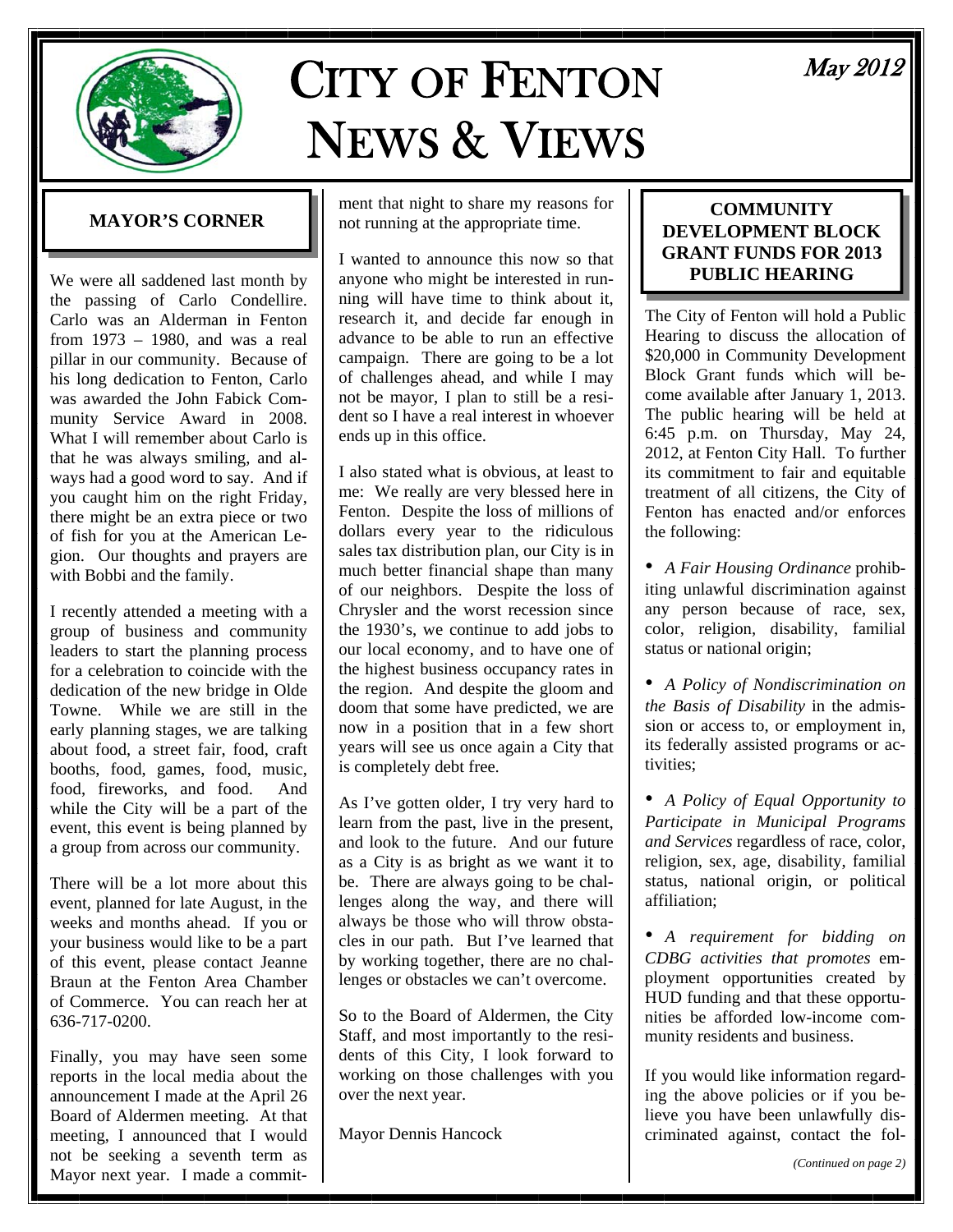#### Page 2 **FENTON NEWS & VIEWS** May 2012

#### **CDBG PUBLIC HEARING NOTICE**  *(Continued from page 1)*

lowing municipal official or employee who has been designated to coordinate compliance with equal opportunity requirements referenced above:

Leigh Dohack, Deputy City Clerk 625 New Smizer Mill Road Fenton, MO 63026 (636) 343-2080

If you are a person with a disability or have special needs in order to participate in this public hearing, please contact Leigh at (636) 343-2080.

> For More Information Call: (636) 343-2080 VOICE 1-800-735-2466 RELAY MO Equal Opportunity Employer

## **PLANNING & ZONING COMMISSION PUBLIC HEARING**

On **Wednesday, June 6, 2012**, the Planning & Zoning Commission will hold a Public Hearing at **7:00 p.m.**  during their regularly scheduled meeting at City Hall to consider the following:

#### **OLD BUSINESS**

- A petition for Site Plan Review by Gravois Bluffs East 8-B, LLC, for a parking lot expansion at 601 Gravois Bluffs Boulevard. The property is zoned "OT-3" Olde Towne Mixed Use Zone District. *This case has been continued.*
- A petition by Mike Herrell, representing K&K Supply, Inc., for a Special Use Permit for outdoor storage of equipment and materials at 545 N. Highway Drive. The parcel is zoned "BP-3" Business Park-General Office Centers, Small Warehousing District.
- A petition by the City of Fenton to

amend *Chapter 460: Accessory, Structures and Uses* of the Zoning Code.

#### **NEW BUSINESS**

- A request by Ronald E. Emmenegger Enterprises, Inc. for consideration of an amendment to The Estates of Uthoff Valley Subdivision (PUD), as approved under Ordinance 2899, by deleting a condition of approval requiring landscaping in the common ground area addressed as 1404 Uthoff Farm Trail. The property is zoned "R -2" Single-Family Residential.
- A petition by Cybertel Cellular Telephone Company d/b/a Verizon Wireless for a Special Use Permit to modify an existing telecommunication facility at 700 Rudder Road. The property is zoned "BP-3" Business Park-General Office Centers, Small Warehousing District.
- A petition by Circle S. Properties, representing Meramec Valley Store d/ b/a Joe Clark's, for a Special Use Permit to allow outdoor dining at 42-44 Gravois Road. The property is zoned "OT-5" Olde Towne Marina Zone **District**
- Consideration of an amendment to *Section 466.050: "OT-5" Olde Towne Marina Zone District Regulations, Subsection B. Permitted Land Uses, to provide for retail uses.*

For more information, please contact the Community Development Department at (636) 349-8110.



**REMINDERS** 

#### **FREE YARD WASTE/TRASH OVERFLOW STICKERS**

Residents, if you have not picked up the six (6) free Yard Waste/ Trash Overflow Stickers  $\circ$ available to residents, stop by City Hall,  $\oint$ 

Monday- Friday, 8:00 a.m.-4:30 p.m.

# **MEMORIAL DAY**



Don't forget there will be no trash pick up on Monday, May 28, 2012.

- Monday trash pick up will move to **Tuesday, May 29.**
- Thursday recycling pick up will move to **Friday, June 1.**

#### **LEASH LAWS**

Pet owners, don't forget to have your pets on a leash and to pick



up after them while in Parks and other public places. Plastic bag dispensers have been installed in Fenton City Park. Please utilize these bags—they are there for your convenience. If you have extra plastic bags at home, feel free to bring them to the Park to restock the dispensers.

As always if you have questions, please call City Hall at (636) 343- 2080.



At their June 2011 meeting, the Board of Aldermen approved the use of \$20,000 in Community Development Block Grant funds for 2012 for the Home Improvement Program (HIP). HIP is a federally funded program to provide technical advice and financial assistance to qualified homeowners for a variety of home repairs. To learn more about the program or to apply, please contact St. Louis County's Home Improvement Program at (314) 615-4025.

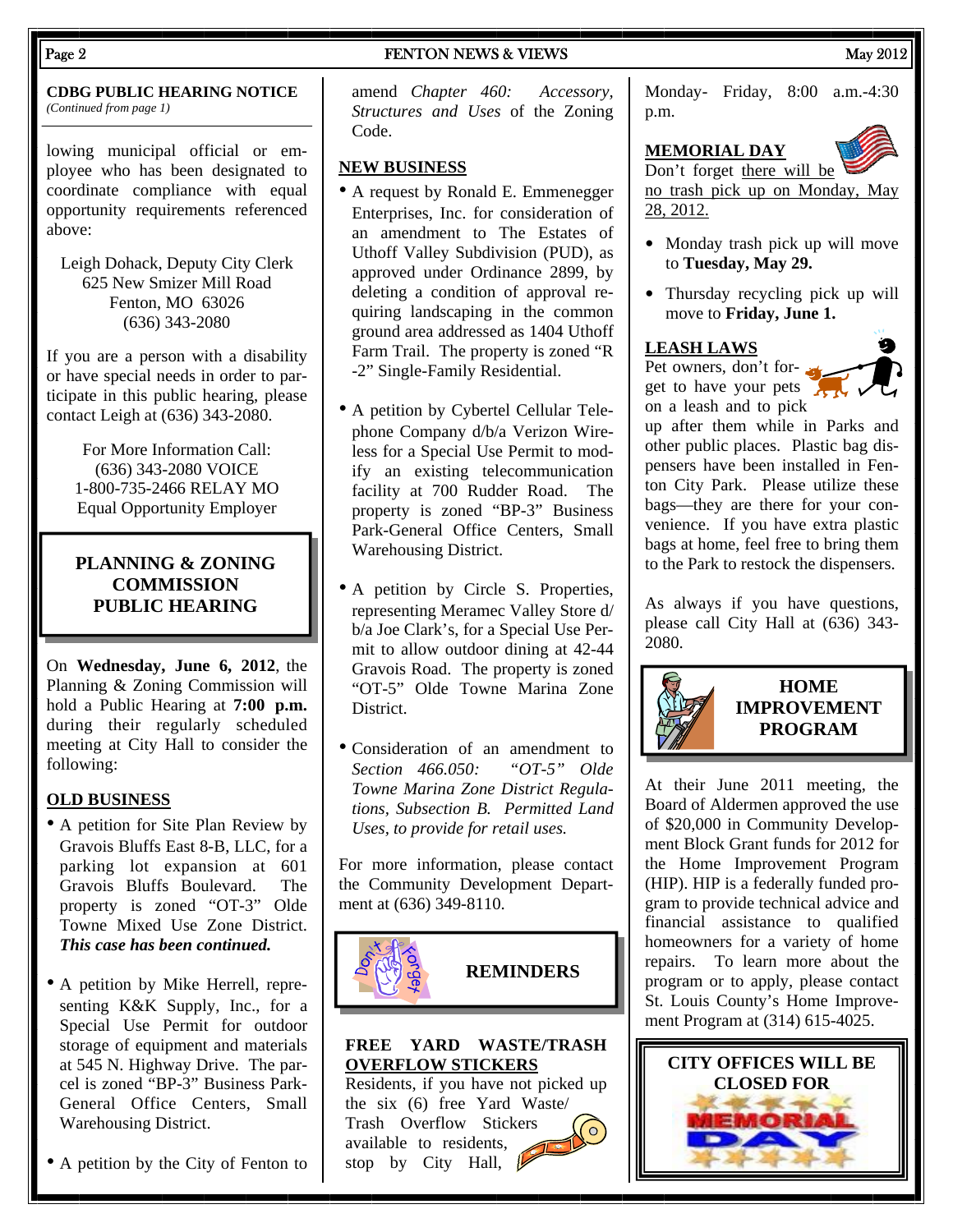

*For information on these programs, including fees and times, check out a copy of the "Beacon".* 

#### **2012 FENTON TRIATHLON**

The Parks Department will host the first annual Fenton Triathlon on Saturday, August 4. The race will begin



**D** and end at RiverChase with all events beginning at 7:00 a.m. This triathlon will consist of a 300 yard swim in the outdoor pool, a 16.5

mile bike ride and a 3.1 mile run. Registration forms are available online, go to www.fentonmo.org.

Volunteers are needed for the Triathlon. If interested, please contact Andy at areichert@fentonmo.org or call (636) 343-0067.

#### **TENNIS LESSONS**



Session starts June 5. Lessons are held at Rockwood Summit High School.

#### **PIYO STRENGTH**

This new class combines Pilates, Yoga, strength conditioning, flexibility and dynamic balance. PiYo is an up tempo, non-spiritual approach to

mind/body exercise. An ideal format for beginners to advanced group exercise classes. PiYO offers beginning modifications and advanced options to suit you.

#### **SENIOR FISHING MORNING**

Enjoy a morning of fishing and great company at our Annual Senior Fishing Morning on Tuesday, June 5 at Westside Park. First cast begins at

8:00 a.m. After fishing kick back and enjoy the BBQ which concludes at Noon.



#### Page 3 **FENTON NEWS & VIEWS** May 2012

#### **SENIOR LUNCH AND BINGO**

Adults, 55+, are invited to our next Lunch and Bingo at RiverChase.  $\epsilon$ Join us on Wednesday, June 13th at 10:30 a.m. What's on  $-\ell$ the menu this month? Mexi- $\mathcal{L}$ can chicken casserole.



#### **PERSONAL TRAINING**

RiverChase has great personal training  $\bullet$  specials going on all summer. Call (636) 343-0067 for more **information.** 

## **CAMP G.O.L.D.**

**G**reat **O**utdoor **L**eadership **D**aycamp. This exciting new camp is being held right here in Fenton! If you are looking for something adventurous to do this summer then don't hold back. Register now to experience team building, tree climbing, swimming and much, much more! This camp is led by the outdoor experts from WYMAN. Camp dates are July 16-20 and July 23-27. Call or stop by RiverChase to register.

#### **CELEBRATE FENTON WITH THE CARDINALS**

The City of Fenton is celebrating it's 175th anniversary with the Cardinals. Friday,

June 15 is Fenton Night At Busch Stadium. All tickets are discounted and cost \$16 each. Tickets are on sale now. Call (636) 343-0067 or come by your community center and purchase your tickets. The deadline to purchase tickets is May 28. Let's go Fenton and let's go Cards!

#### **SUMMER SWIM LESSONS**

Summer swim lessons have started.



Classes are available Monday through Thursday mornings, Monday and Wednesday evenings

or Saturday mornings.

#### **WATER AEROBICS**

Looking for a fun workout that doesn't put a strain on you body? We've got it! We offer Water Pilates, Aquacise, Total

Body Workout, Aqua Zumba and Deep Water Aerobics.



#### **INNER TUBE WATER POLO**

Super fun variation of water polo. Requires no experience. Sitting in



 $\overline{\text{code}}$  inflatable tubes, your  $\sum$  team paddles, passes and shoots the ball toward the goal of the opposing team.

Join the fun on Friday nights at 7:00 p.m.

#### **FAMILY CAMP OUT**

You won't want to miss our campout at River-



Chase on Saturday, June 9. We will sing songs, have a campfire, swim and hike. Participants are asked to bring their own camping equipment and personal items. Dinner on Saturday and breakfast on Sunday will be provided.

#### **SAFETY FAIR**

A Safety Fair will be held on Saturday, June 2 from 8:00-11:00 a.m. at RiverChase. The Fair will include showcase fire safety, Safety Town, water safety, car seat safety, poison safety, disaster preparedness, personal safety and self defense.

#### **SPLASH BASH**

Join the after hours pool party at RiverChase on Saturday, June 30 and Saturday, July 28 from 8:00-10:00

p.m. There will be a Live DJ, swimming and concessions.

#### **READY - SET - RUN**

A character-building running program that trains kids ages 8-13 to participate in a 5K run.



Classes are held on Tuesday and Thursday evenings at 6:00 p.m. and begins July 31.

#### **RIVERCHASE MEMBERSHIP**

RiverChase has a Membership plan to fit most budgets. Summer is just around the corner (in fact we got a great early start) so now is the time to get in shape for the Summer. The outdoor pools will open May 26, and you want to be ready. RiverChase

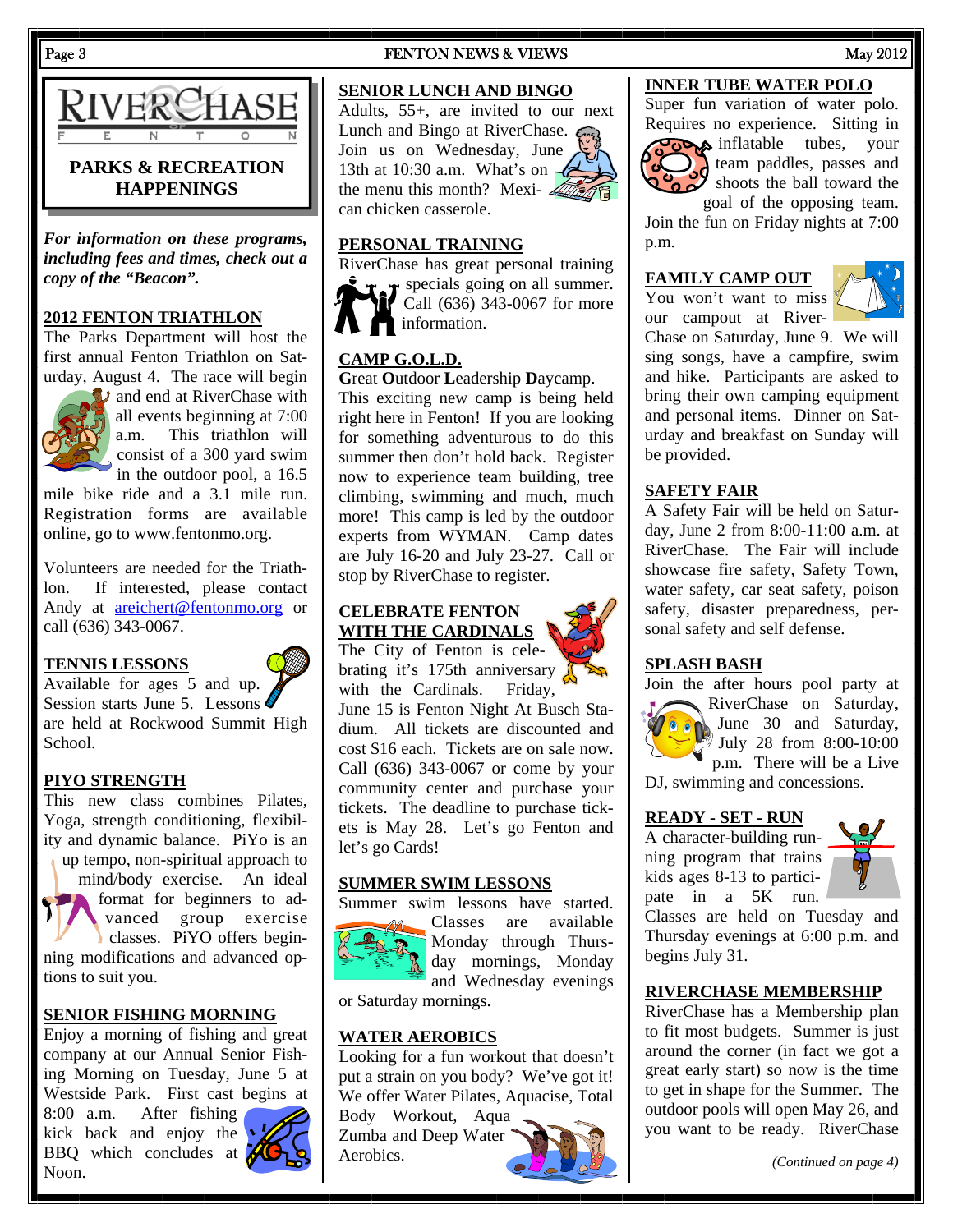#### Page 4 **FENTON NEWS & VIEWS** May 2012

#### **PARKS HAPPENINGS**

*(Continued from page 3)* 

membership offers unlimited entry to the fitness center and the pools. There has never been a better time to join. If you have never been to your community center drop in and take a tour. It's going to be a GREAT SUMMER at RiverChase!

#### **MEMORIAL DAY OBSERVANCE**



Please join us at the *Memorial Day* Fenton City Park's

Heroes Memorial on Monday, May 28 at 10:00 a.m. as we honor the brave men and women who have sacrificed so much to keep our country safe. Our Guest Speaker will be Mr. John Comerford, Chairman of the Missouri Veterans Commission. The Memorial Day Observance is presented by the Parks & Recreation Department along with Scout Troop 778. Mayor Dennis Hancock will be the Master of Ceremony. Lawn chairs recommended.

#### **SUMMER POOL HOURS**

RiverChase outdoor pools open May 26, 2012. Here are the Summer pool hours for general swim:

Monday—Friday, Noon to 8:00 p.m.

Saturday, 11:00 a.m.—8:00 p.m.

Sunday, 11:00 a.m.—5:30 p.m.

Please note on Monday, May 28 (Memorial Day), RiverChase will be

open from 8:00 a.m. to 6:00 p.m. and open swim times are  $11:00$ a.m. to 5:30 p.m.



#### **RIVERCHASE SUMMER FACILITY HOURS**

Beginning Saturday, May 26, River-Chase will extend it's operating hours to 8:00 p.m. on Saturdays only.

*For information on all programs (including fees and times), contact RiverChase of Fenton at (636) 343- 0067. You can also check out the Beacon at www.fentonmo.org.*

**ST. LOUIS COUNTY POLICE—FENTON PRECINCT UPDATE** 



#### **FREE BICYCLE HELMETS**

As the summer approaches, many children and adults will be riding bicycles in area parks and streets. Bicycle helmets are an essential element to bicycle



safety. Together with the City of Fenton, we will be giving away helmets to children of any St. Louis County resident. Please call the Fenton

Precinct from 8:00 a.m.—4:00 p.m. to schedule an appointment for a helmet fitting.

#### **SPEED LIMIT**

With warmer weather here,



our children will be enjoying the outdoors. Help us to provide a safe and secure environment for both you and your children by paying special attention to the speed limit in your subdivision. The City of Fenton maintains a **20 miles per hour** speed limit on all residential streets within the City limits.

#### **SPECIAL OLYMPICS**

Krispy Kreme Doughnut Corporation and St. Louis County Police Officers again will be working together with the "Cops on Doughnut Shops" program to benefit Missouri Special Olympics. This nationwide fundraising program allows police officers to sit on the rooftops of Krispy Kreme stores throughout the U.S. to raise funds for the Law Enforcement Torch Run® and increase awareness of the Special Olympics movement. Police Officers collect donations from customers and the general public as they eat, sleep and play on the rooftops of Krispy Kreme stores. This year's event will take place at the Fenton Krispy Kreme on June 8 from 6:00 a.m. to 3:00 p.m. and June 9 from 7:00 a.m. to 3:00 p.m.

**Neighborhood Policing Officer (636) 343-2080 P.O. Aaron Dilks-Ext. 1123** 

> **Precinct Phone (636) 349-8120**



# **JOIN US FOR THE** 2012 Business  $\delta$ **Community Fair** Wed. May 30th

**OPEN TO THE PUBLIC** from 4:30 to 6:30 pm

**Rockwood Summit High School** 1780 Hawkins Road: Fenton, MO

# **FREE ADMISSION! FREE FOOD SAMPLING!**

Over 100 Booths . Free Health Screening Family Fun . Local Area Rockwood Schools Door Prizes Every 15 Minutes!!!

#### **Entertainment & Special Guests:**

**SAMMY J Balloon Creations: Face Painting** Scholastic Book Characters: Ronald McDonald Photo Booth; TOUCH Support Dogs & more!!

#### **Event Sponsors:**

Fenton Area Chamber of Commerce, Partners in Education Rockwood School District, **Current News Magazine, Grand Rental Station, SAMMY J Balloon Creations** 

#### **FENTON FIRE PROTECTION DISTRICT E.M.S. OPEN HOUSE**

On Saturday, May 19, 2012, the Fenton Fire Protection District will host it's annual Open House in recognition of Emergency Medical Services Week. The Open House will be held at Engine House #1, located at 845 Gregory Lane. The days festivities will run from Noon until



3:00 p.m. Come join us for the afternoon to take engine house and equipment tours. See Flashy,

the talking fire dog and enjoy a variety of refreshments which include: hot dogs, soda, popcorn, prizes and much more. There will also be representatives from local emergency services. Please attend for the activities or to just say "Hi". Look forward to seeing you there.

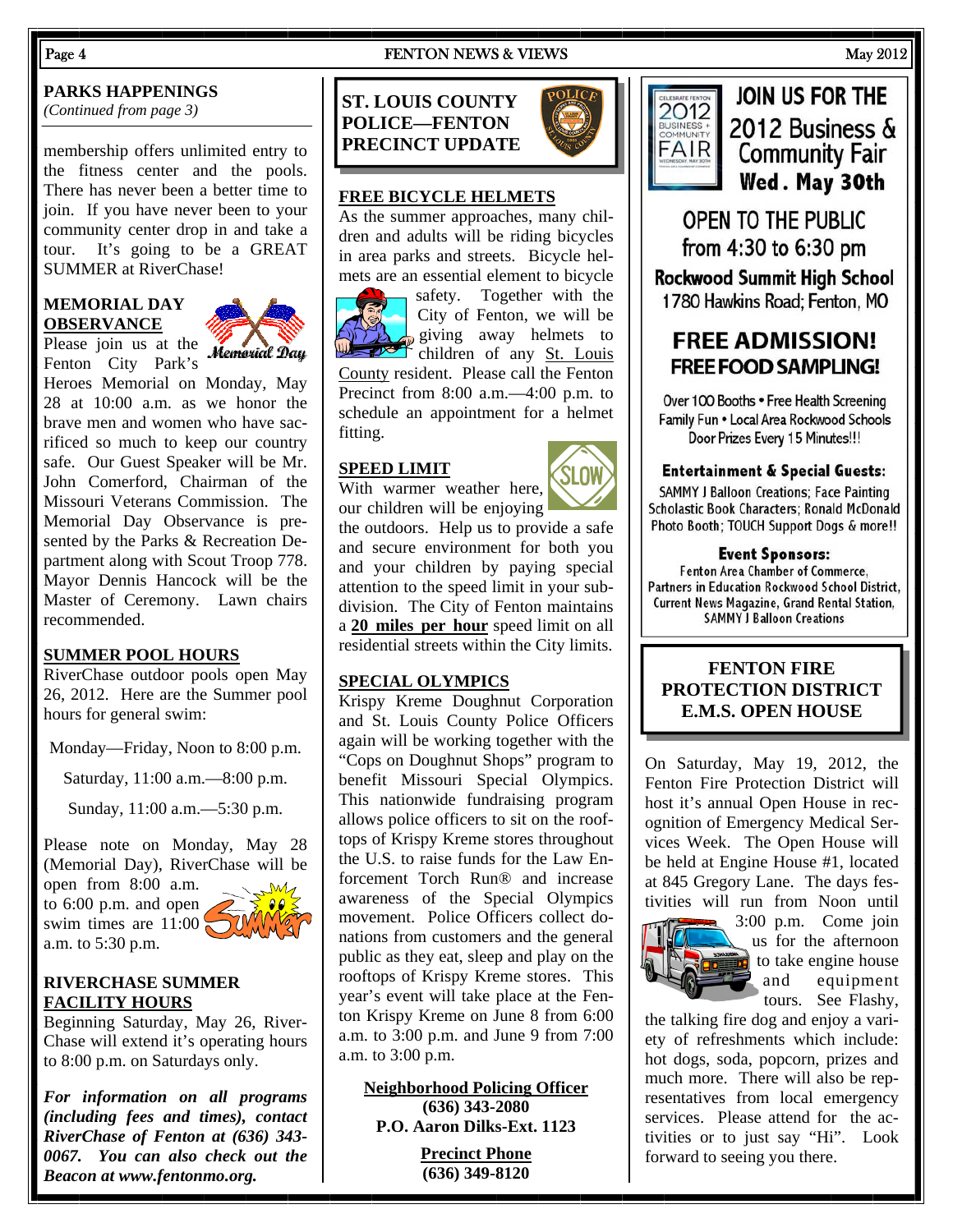#### Page  $5$  May 2012

## **OLDER RESIDENT PROGRAMS**

CORP (County Older Resident Program) is a program within the St. Louis County Office of Family and Community Services. Volunteers provide a variety of programs and services for St. Louis County residents aged 60 and over. Some of these include Care Calls, legal assistance, tax assistance and form assistance. They can also refer Seniors to additional community

resources. Call (636) 529-0018 for more information.



MEAA (Mid-East Area Agency on Aging) is a multi-county

service organization that offers a wide variety of support programs for Seniors aged 60 and over. Among the programs offered are: family caregiver support, in-home services, legal services, Long-Term Care Information Center and Ombudsman Program, Meals on Wheels, and transportation. MEAAA can be reached at (636) 207-1323.



#### **DECISIONS FROM THE ARPIL 26 BOARD OF ALDERMEN MEETING**

# *Presentations*



• Mayor Dennis J. Hancock presented a Proclamation to representatives of the Fenton Memorial Unit #400 of the American Legion Auxiliary for their dedication to Poppy Days which benefits disabled and needy veterans, and the widows and orphans of deceased veterans. The Mayor declared the month of May as "Poppy Month" in the City of Fenton.

- Mayor Hancock presented a Proclamation to representatives of Kohl's for their third consecutive year volunteering their services to the City, cleaning trash and debris, landscaping and painting benches in the City's parks and at RiverChase through the Kohl's Cares Program.
- Mayor Hancock presented a plaque to Gary Fischer in appreciation for his service from September 2001 until April 2012 serving as Commissioner, Secretary and Vice-Chairman on the Planning & Zoning Commission.
- The City recognized all employees who have achieved five-year milestones. This month the following employees are: Jan Fischer, Court Administrator and Michael Schumacher, Recreation Supervisor for five years of service.
- Mayor Hancock presented Alderman Horn a plaque in appreciation of her service to the City from October 2004 to April 2012. Aldermen Horn thanked the Elected Officials and City Staff for their assistance and wished the newly Elected Officials well.

#### *Decisions*



- $\checkmark$  Approved a Temporary Liquor License for St. Paul Catholic Church for their Homecoming Picnic, May 25 and 26, 2012.
- $\checkmark$  Approved a request from MSD to remove the pedestrian bridge in Olde Towne Plaza Park along Center Street and extend the two existing storm water pipes beyond the location of the bridge.
- $\checkmark$  Approved a request to make application for the Recreational Trails Program (RTP) Grant 2012 to purchase needed construction materials for the Meramec Trail Extension.
- $\checkmark$  Approved a request by the Court Administrator to attend the Annual Professional Development Conference in Osage Beach, MO, May 21-25, 2012.
- $\checkmark$  Approved a request by the Fenton Fire Protection District to store emergency materials/ equipment at 900 Gregory.
- $\checkmark$  Approved the certification of the April 3, 2012 election.
- $\checkmark$  Approved Alderman Joe Maurath as the President of the Board of Aldermen.
- $\checkmark$  Approved Alderman Maurath as Liaison to the Planning & Zoning Commission.
- $\checkmark$  Approved Alderman Chris Clauss as Liaison to the Park Board.

## *Ordinances*

**Bill 12-20** Approves a Contract with Gamble & Schlemeier, Ltd. For Government Relations Contract. *Bill died for lack of a reading.* 

**#3258** Approves a Special Use Permit petitioned by Sherman Auto Sales, Inc., to operate an Indoor Automobile Sales Facility at 519-B Rudder Road.

**#3259** Renews the Irrevocable Letter of Credit for the Shadow Creek Subdivision guaranteeing subdivision improvements.

**#3260** Approves a Supplemental Cooperation Agreement with St. Louis County, Missouri for the allocation of Community Development Block Grant Funds for the year 2012.